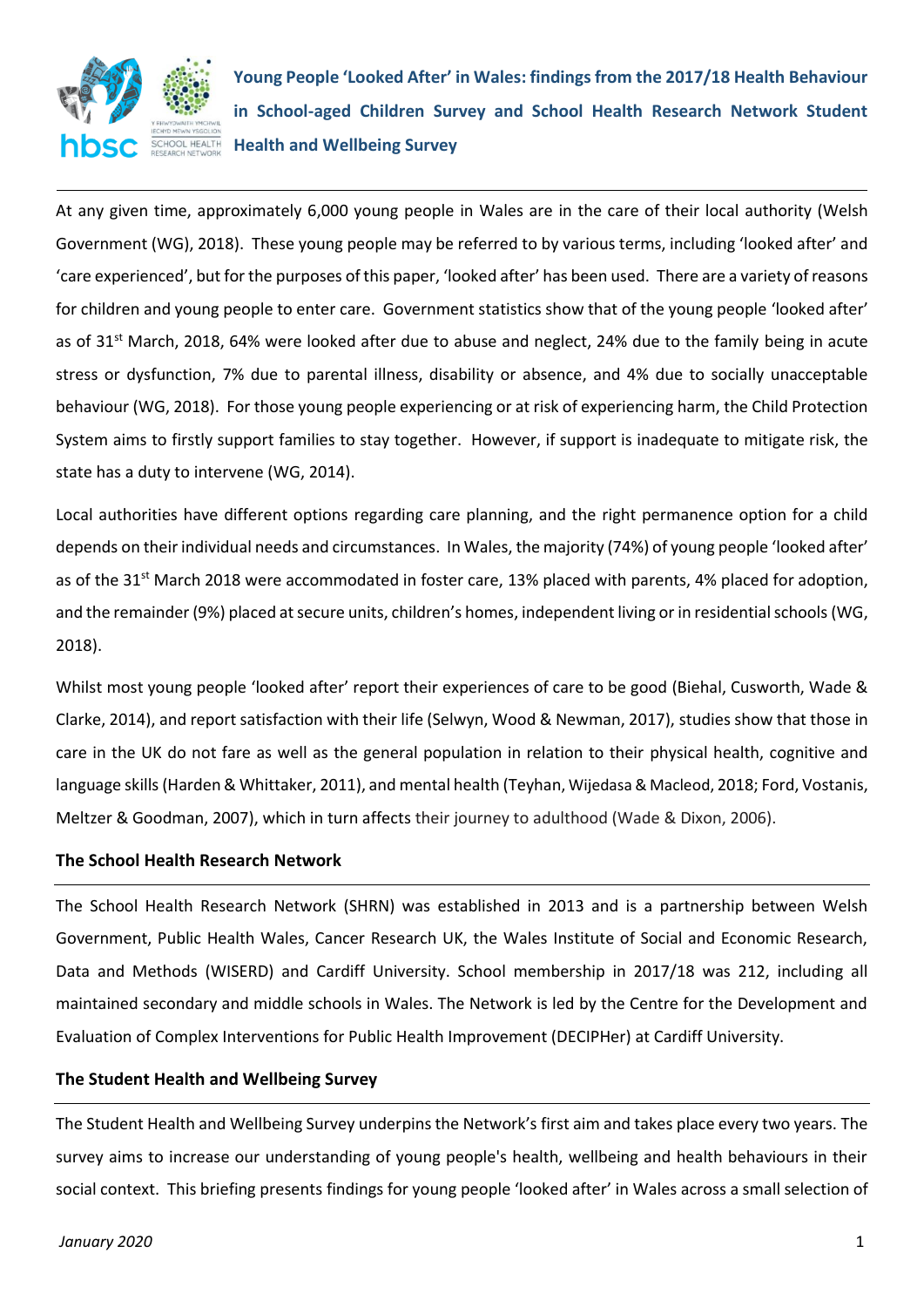variables pertaining to wellbeing, risk behaviours and school belonging. This briefing reports descriptive

differences between children and adolescents in different types of care compared to the general population without undertaking any statistical tests.

The survey is an online self-completion survey, available in English and Welsh. It measures selfreported health behaviours and wellbeing outcomes among adolescents aged 11-16 years and since 2017/18 incorporates the Welsh Health Behaviour in School-aged Children (HBSC) survey. The Welsh HBSC



questionnaire follows the international HBSC survey protocol, developed by the HBSC network. Participation is optional. A nationally representative sample of 103,971 students in years 7 to 11 from 193 secondary schools participated in the 2017-18 survey between September and December 2017.

On entering the questionnaire, students were randomly allocated to one of three routes, which determined which questions were visible to them as they progressed. Some questions used in this report were asked in only one or two routes, which accounts for the large difference in sample size for some figures. Item non-response also accounts for minor variations in sample sizes for each figure. See national report (Hewitt et al., 2019) for further information about survey routing and sample sizes.

All respondents were asked the following question to assess their current living arrangements. "All families are different (for example, not everyone lives with both their parents; sometimes people live with just one parent, or they have two homes, or live with two families) and we would like to know about yours. Please answer this question for the home where you live all or most of the time and tick the ADULTS who live there".

• Mother

**Father** 

• Aunt(s)/Uncle(s)

• Foster parents

- Adult brother(s) or sister(s)
- Mother's partner
- Father's partner
- Grandparent(s)
- I live in residential care or a children's home
- I live independently (on my own or with friends or my partner)
- Someone or somewhere else
- I do not want to answer

Responses were then categorised into 'not in care' (N = 83,551), 'foster care' (N = 589), 'residential care' (N = 143) and 'kinship care' (N = 1,189). Results should be interpreted with a degree of caution due to challenges in creating the family structure groups and the relatively small sample sizes, particularly for those in residential care. Although the differences observed between groups are robust to different assumptions regarding how children report their living arrangements, in some alternative approaches, discrepancies between young people in residential care and other groups appear even greater, suggesting that they might be understated in this report (see supplementary file for further details for method and limitations of the approach). As the Student Health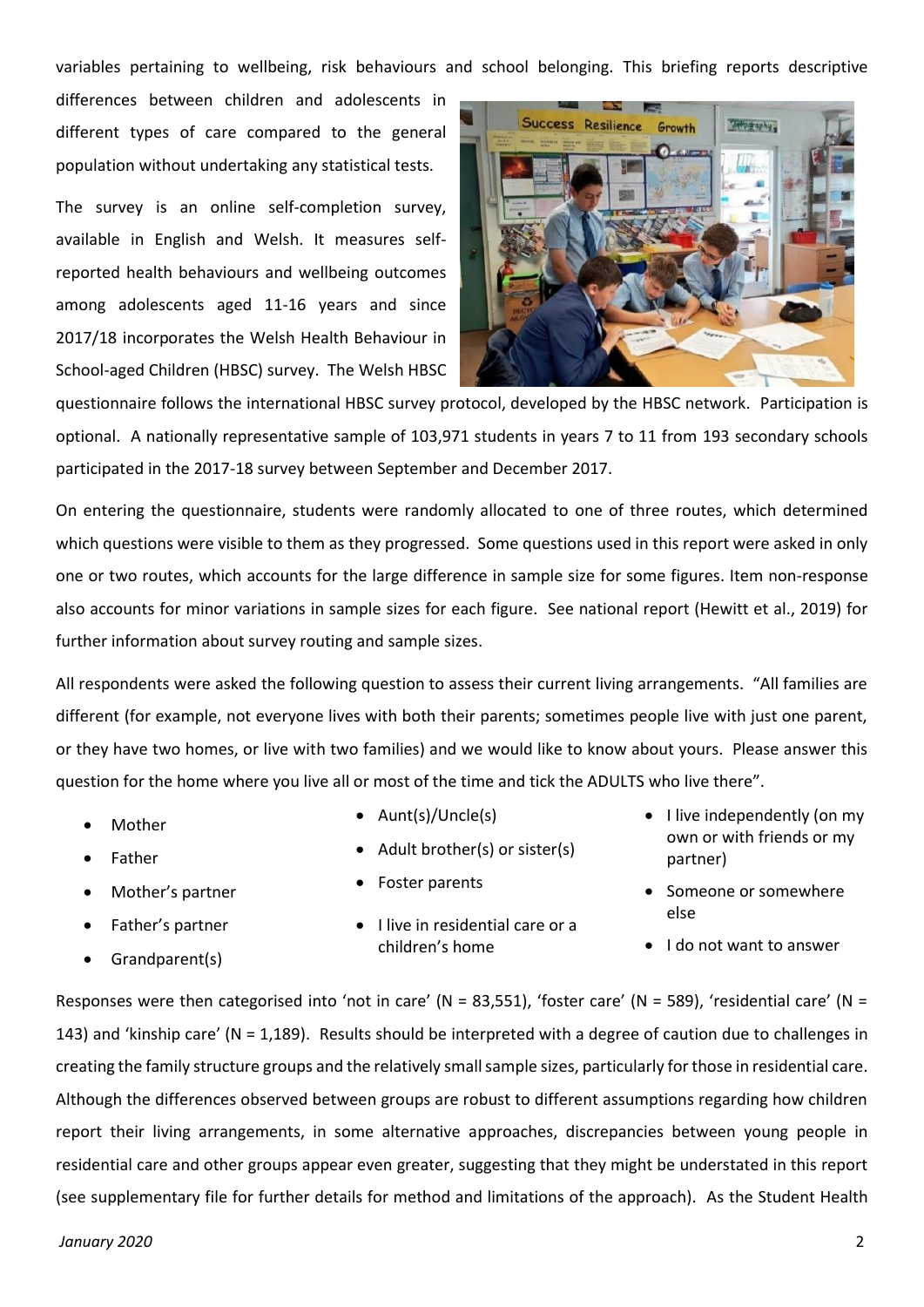and Wellbeing Survey is only completed by young people in mainstream schooling, the views of children not in mainstream school (e.g. special schools, pupil referral units, etc.) are not included.

### **Wellbeing**

Prevention of emotional and behavioural problems and promotion of positive wellbeing, as well as reduction of health inequalities in children and young people, are national priorities in Wales. The importance of these goals has been emphasised in the Wellbeing of Future Generations (Wales) Act 2015, which focuses on improving the social, economic, environmental and cultural wellbeing of Wales. Furthermore, the Social Services and Wellbeing (Wales) Act 2014 imposes duties on local authorities, health boards and Welsh Ministers to work to promote the wellbeing of those who need care and support.

Mental wellbeing was measured in the survey using the Short Warwick-Edinburgh Mental Wellbeing Scale (SWEMWBS; Haver et al., 2015), a scale covering both hedonic (e.g. happiness) and eudaimonic (e.g. the extent to which a person is fully functional) aspects of mental wellbeing. The short version includes seven of the 14 items covered in the original WEMWBS and has been validated in this age group in Wales (Melendez-Torres et al., 2019). Adolescents were asked how they felt about seven positively worded statements over the past two weeks. Response categories ranged from *"1" = none of the time* to "*5" = all of the time*, and total scores (sum of

the individual items scores) ranged from 7 to 35, with higher scores indicating higher levels of mental wellbeing. In addition, adolescents were asked to appraise their life satisfaction using a picture of a ladder informed by Cantril's self-anchoring ladder (Cantril, 1965). The bottom rung was coded as "0" (worst possible life) and the top as "10" (best possible life).





Figure 1. Mean wellbeing score on SWEMWBS by care status (N = 79,297)

Figure 2. % who chose 6 or more on Cantril's ladder by care status (N = 83,748)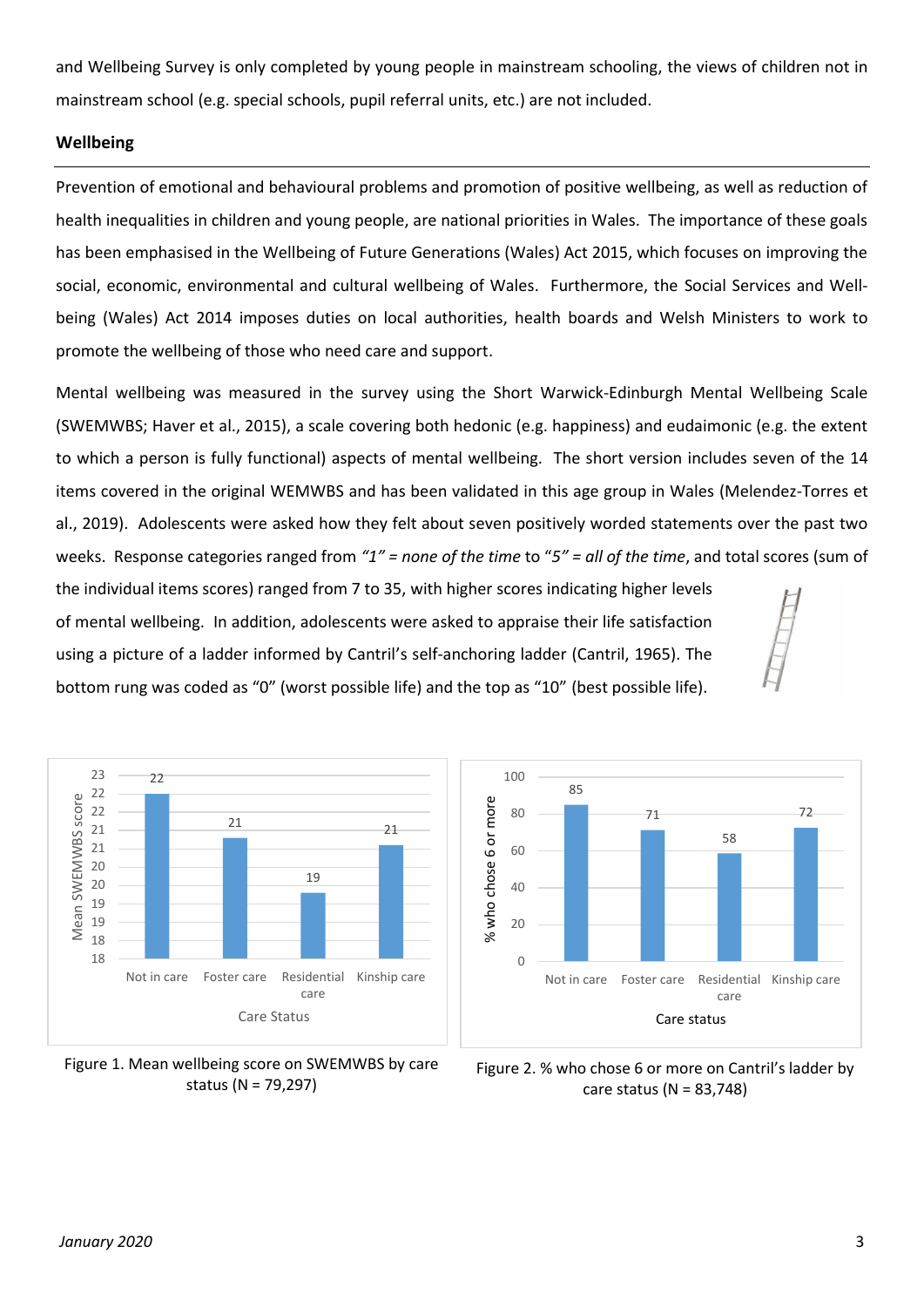Figures 1 and 2 show that young people 'looked after' have lower wellbeing and life satisfaction scores than those not in care. In terms of mental wellbeing, those in residential care had the lowest wellbeing score. For life satisfaction, 85% of young people not in care rated their life as being 6 or more, compared to 72% in kinship care, 71% in foster care and 58% in residential care.

### **Risk behaviours**

Misuse of substances causes significant harm to the individuals involved, their families and to wider society. These include negative impacts on individuals' physical and mental health and impacts on society through increased crime and anti-social behaviour (Welsh Assembly Government, nd). Most people first experiment with and become users of substances in adolescence, so it is a key stage of the life course in which to address substance misuse (Patton et al., 2016). This was recognised in 'Working Together to Reduce Harm', Welsh Government's recently completed 10-year strategy for tackling the harms associated with the misuse of alcohol, drugs and other substances. The strategy emphasised prevention work with children and young people in relation to alcohol and other substances and committed to tackling substance misuse amongst vulnerable adolescents, such as children 'looked after', who are at greatest risk for substance misuse (Welsh Assembly Government, nd). This focus continues in the new substance misuse delivery plan covering 2019-22 that was consulted on recently (WG, 2019).

The survey asked young people questions on risk taking behaviours, including if they had drunk alcohol in the past 30 days, had been drunk in the past 30 days, if they smoke on a weekly basis, and if they had used cannabis in the past 30 days.







15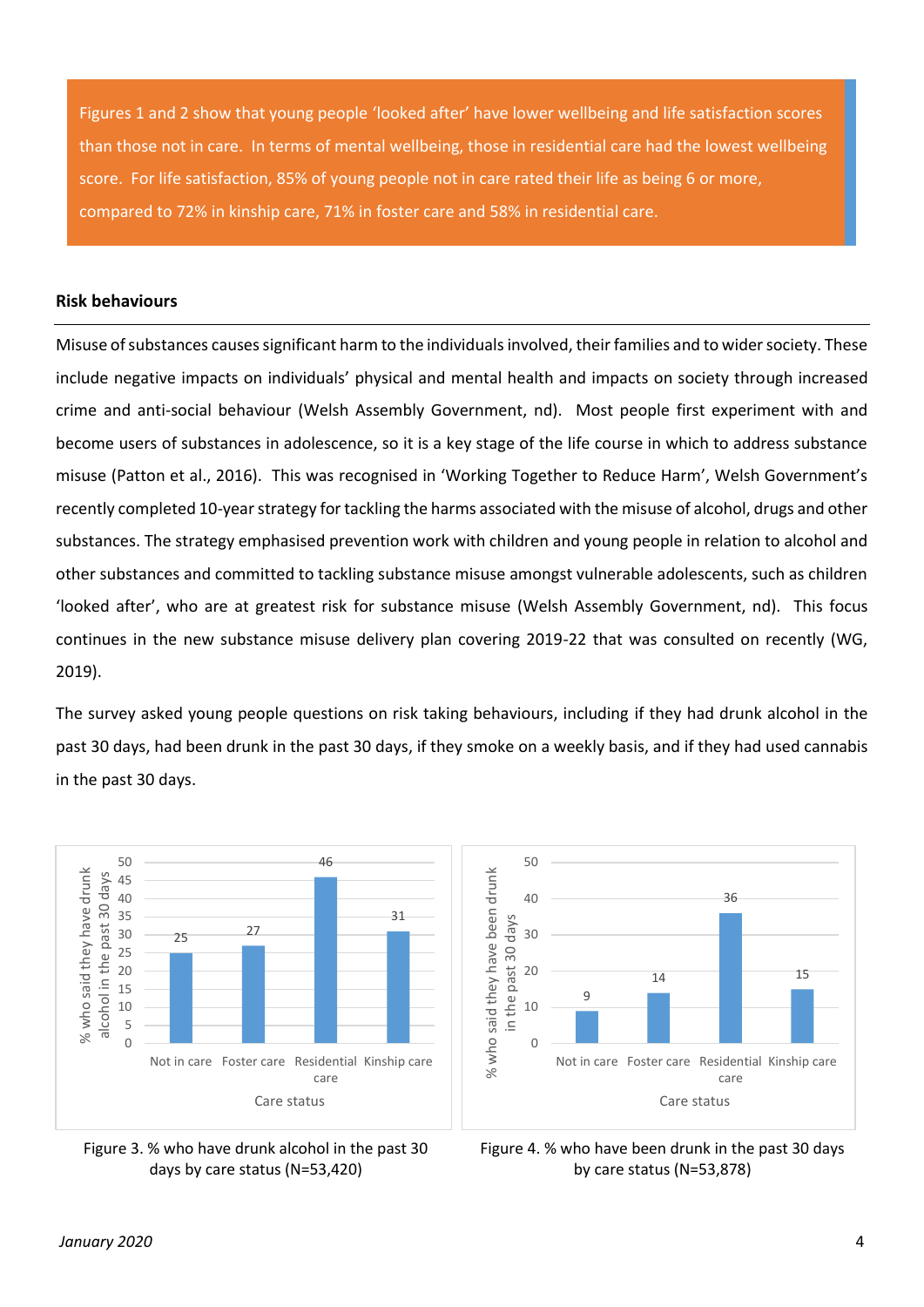

Figure 5. % who smoke weekly by care status  $(N = 82,762)$ 



Figures 3, 4, 5 and 6 show similar patterns, where young people 'looked after' were involved in more risk behaviours than those not in care. Those placed in residential care consistently showed the highest rates of being drunk (36%), weekly smoking (26%) and using cannabis (31%).

### **School life**

Bullying is a widespread phenomenon associated with poor outcomes, including low self-esteem, anxiety, depression, conduct problems, and physical illness (Hall, 2017). Furthermore, students exposed to bullying may disengage from school, which may contribute to absenteeism (Arseneault et al., 2006). Truancy and school exclusion are related to a range of negative behavioural and academic outcomes, including lower academic performance (Vaughn, Maynard, Salas-Wright, Perron, & Abdon, 2013; Hemphill et al., 2006), early school dropout (Attwood & Croll, 2015), and risk behaviours (Best, Manning, Gossop, Gross, & Strang, 2006). The survey asked young people about exposure to bullying, participation in fighting and truanting, and exclusions.







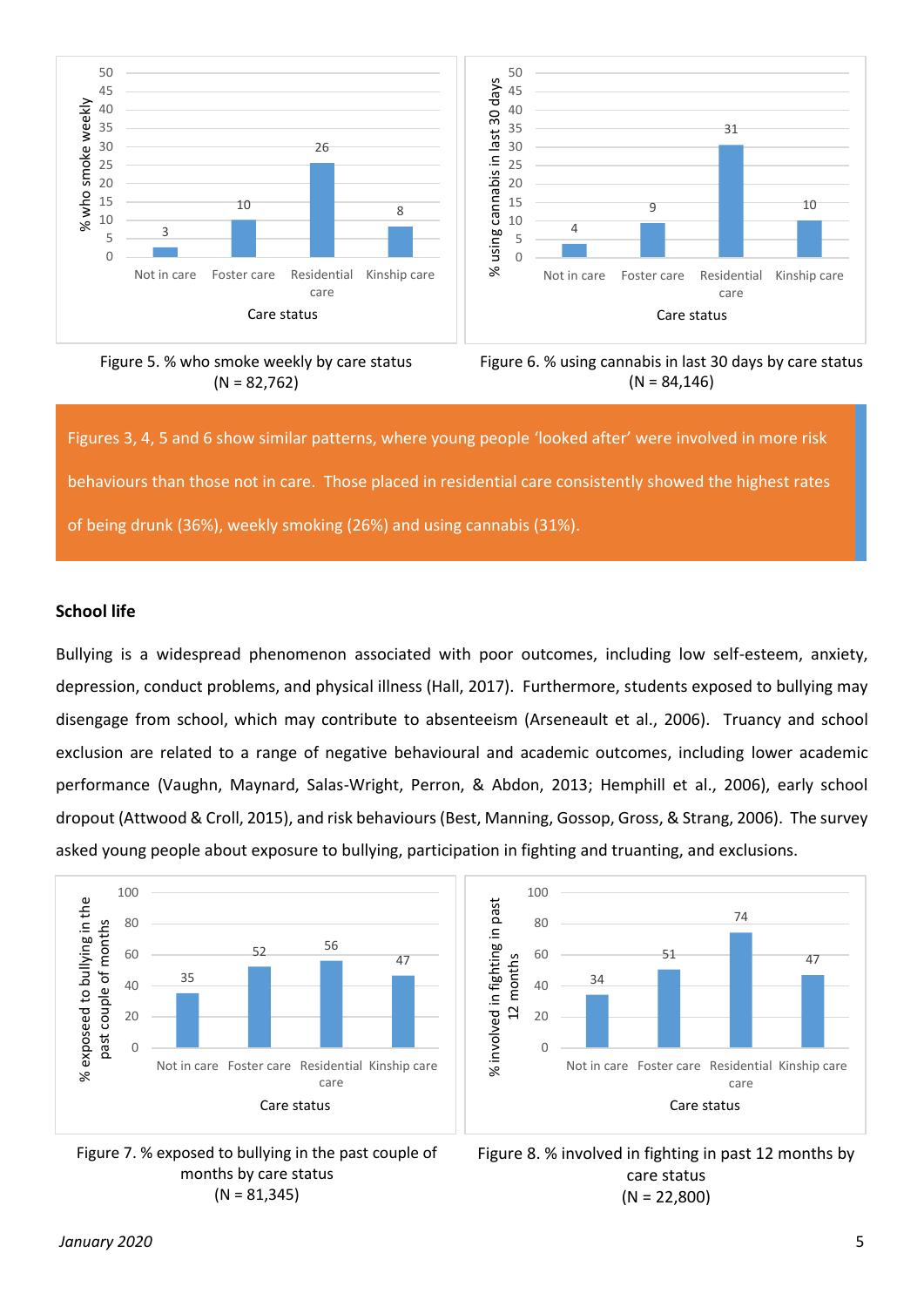





Figure 10. % ever excluded from school by care status  $(N = 84.397)$ 

Figure 7 shows that around 1 in 2 young people 'looked after' were exposed to bullying, compared to 35% of those not in care. Figure 8 shows that young people in care were also more likely to be involved in fighting, with nearly three-quarters of those in residential care involved in fighting compared to 34% of those not in care. Figures 9 and 10 show that young people 'looked after' have higher rates of truancy and exclusions than those not in care, with those in residential care having the highest rates.

50

## **School connectedness and loneliness during the summer holidays**

The concept of school connectedness relates to students' belief that staff at their school care about them as individuals and about their learning. It includes four main elements: positive relationships with adults at the school; feeling happy at school and a sense of belonging there; feeling school is important; and perceiving a supportive learning environment (Marraccini & Brier, 2017). Low school connectedness is associated with several health and wellbeing outcomes, including substance misuse, reduced physical activity, self-harm, suicidal ideation and attempts, and dating and relationship violence (Marraccini & Brier, 2017; Weatherson et al., 2018; Kidger et al., 2018). Respondents were asked whether they had at least one teacher or other member of school staff they could talk to about things that worry them, if they felt like they belonged at school and how often they felt lonely over the last summer holidays.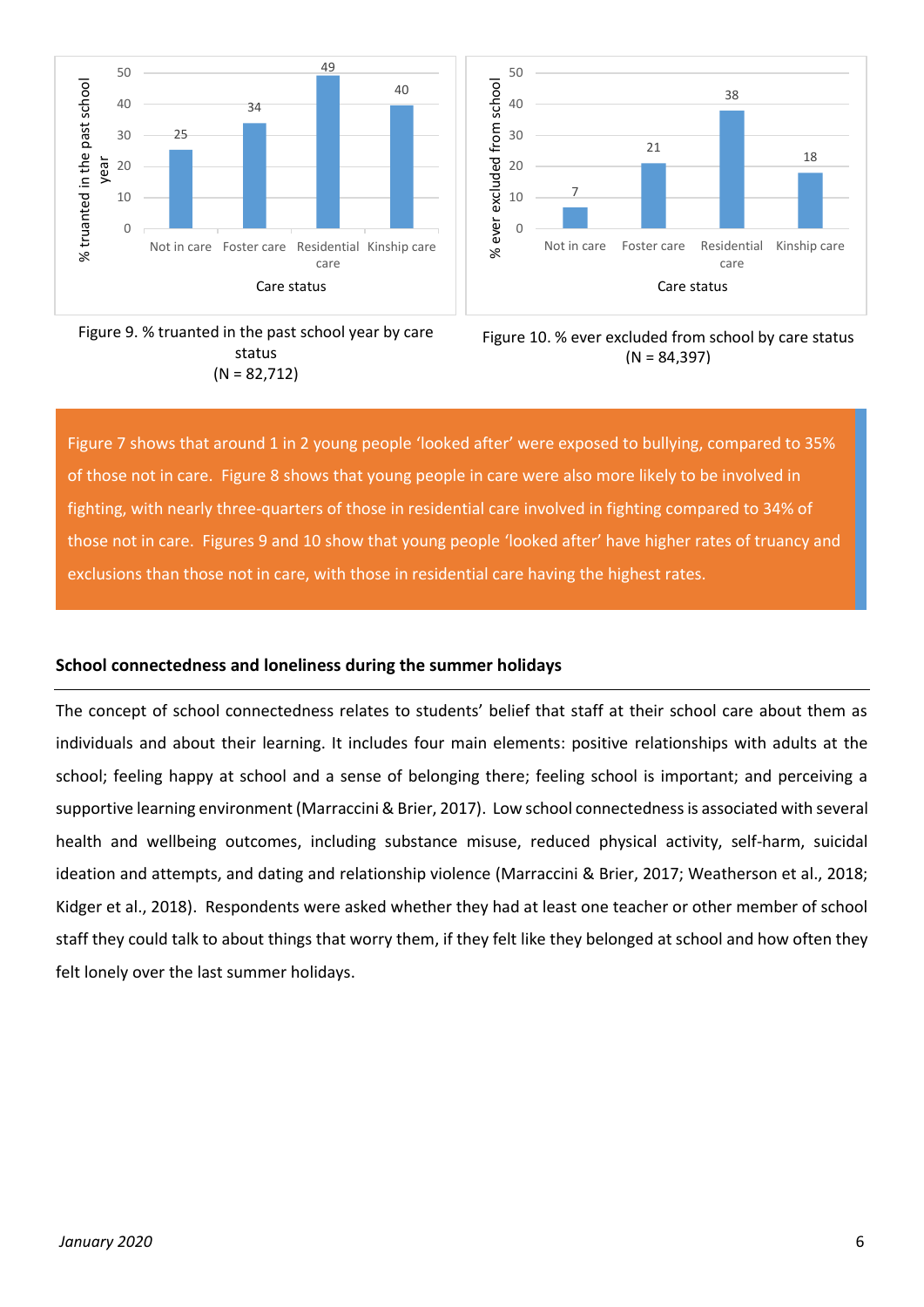

Figure 11. % who feel like they belong at school by care status (N = 82,157)







# Figure 12. % who have at least one member of school staff they can talk to by care status ( $N = 83,813$ )

Figure 11 shows that young people 'looked after' felt like they belonged in school less than those not in care. Figure 12 shows that more young people in foster and kinship care felt they had someone at the school they could talk to, compared to those not in care. However, just over half of those in residential care felt they had someone they could talk to. Figure 13 shows that those in care were also more likely to often or always feel lonely during the summer holidays than those not in care.

## **Conclusions**

This briefing paper highlights notable inequalities, with young people 'looked after' consistently experiencing worse outcomes than young people not in care. The only exception was that more young people in foster and kinship care felt they had someone at the school they could talk to about something that worried them, compared to those not in care. The most striking finding from this briefing paper is the relative disadvantage of young people who are looked after in residential placements. Despite the limitations acknowledged (e.g. sample size, variables used to create categories of care used in the analysis), the government should examine this problem, and consider ways in which improvements for those in residential care could be achieved.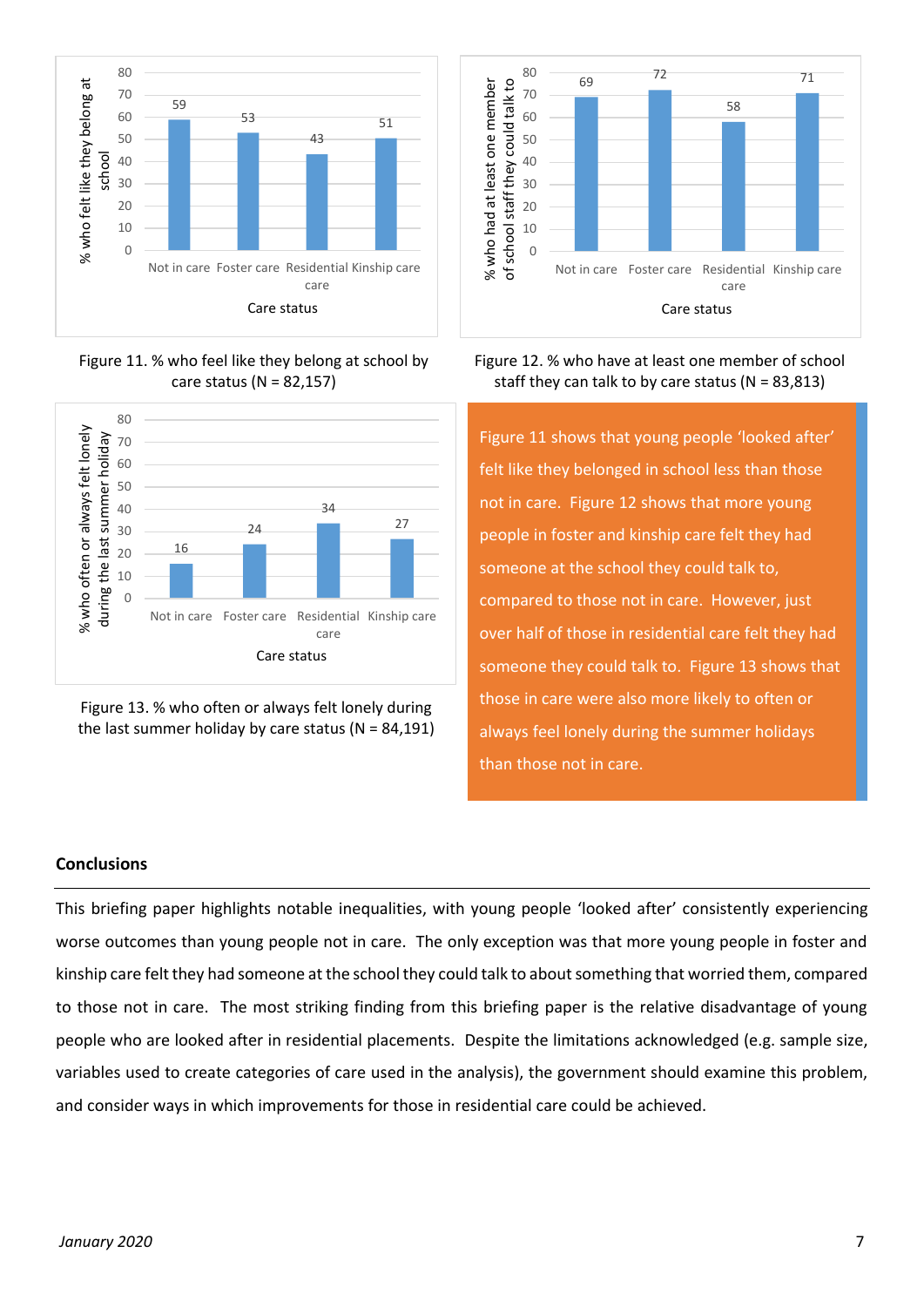### **Future research**

Future work should look to improve measures used to identify respondents' family structure in the future given its importance, including the possibility of data linkage. The National Report for Wales is available (Hewitt et al., 2019), containing a much wider range of variables. The information on young people's health and wellbeing provided by the HBSC and SHRN surveys offer substantial opportunities for further research.



### **References**

Arseneault, L., Walsh, E., Trzesniewski, K., Newcombe, R., Caspi, A., & Moffitt, T. E. (2006). Bullying victimization uniquely contributes to adjustment problems in young children: a nationally representative cohort study. *Pediatrics*, *118*(1), 130-138.

Attwood, G., & Croll, P. (2015). Truancy and well-being among secondary school pupils in England. *Educational Studies*, *41*(1-2), 14-28.

Best, D., Manning, V., Gossop, M., Gross, S., & Strang, J. (2006). Excessive drinking and other problem behaviours among 14–16 year old schoolchildren. *Addictive Behaviors*, *31*(8), 1424-1435.

Biehal, N., Cusworth, L. S., Wade, J., & Clarke, S. E. (2014). *Keeping children safe: allegations concerning the abuse or neglect of children in care*. (Impact and Evidence Series). London: NSPCC.

Cantril, H., 1965. *The Pattern of Human Concerns*. New Brunswick, New Jersey: Rutgers University Press.

Ford, T., Vostanis, P., Meltzer, H., and Goodman, R. (2007) Psychiatric disorder among British children looked after by local authorities: Comparison with children living in private households. *The British Journal of Psychiatry*, 190(4), 319–325.

Hall, W. (2017). The effectiveness of policy interventions for school bullying: A systematic review. *Journal of the Society for Social Work and Research*, *8*(1), 45-69.

Harden, B. J., & Whittaker, J. V. (2011). The early home environment and developmental outcomes for young children in the child welfare system. *Children and Youth Services Review*, 33(8), 1392-1403.

Haver, A., Akerjordet, K., Caputi, P., Furunes, T. & Magee, C., (2015). Measuring mental well-being: a validation of the short Warwick–Edinburgh mental well-being scale in Norwegian and Swedish. *Scandinavian Journal of Public Health*, *43*(7), 721-727.

Hemphill, S. A., Toumbourou, J. W., Herrenkohl, T. I., McMorris, B. J., & Catalano, R. F. (2006). The effect of school suspensions and arrests on subsequent adolescent antisocial behavior in Australia and the United States. *The Journal of Adolescent Health*, 39(5), 736–744.

Hewitt G., Anthony R., Moore G., Melendez-Torres G.J., & Murphy, S. (2019) *Student Health and Wellbeing In Wales: Report of the 2017/18 Health Behaviour in School-aged Children Survey and School Health Research Network Student Health and Wellbeing Survey*. Cardiff: Cardiff University. <http://www.shrn.org.uk/national-data/>